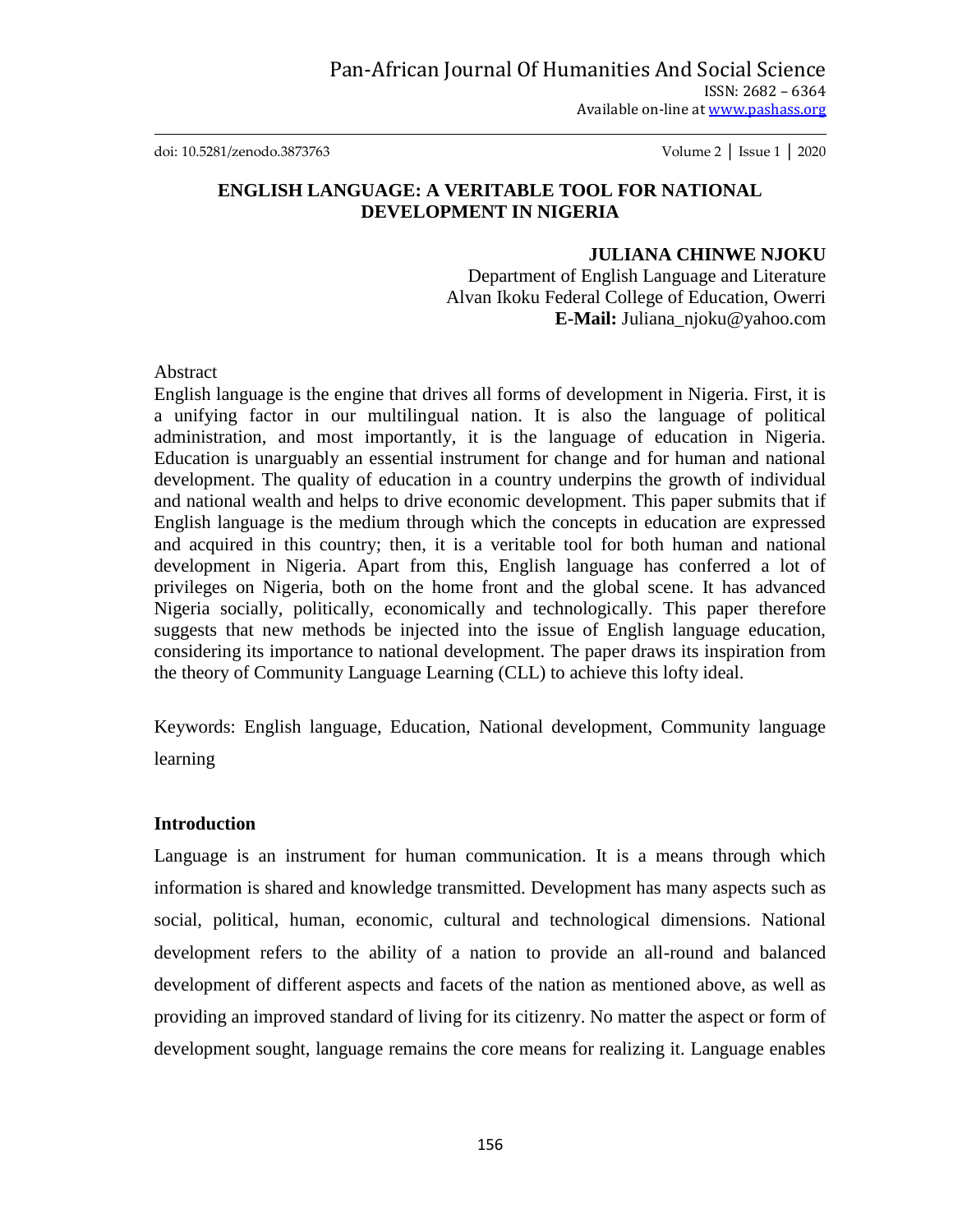human beings to acquire all forms of learning (formal or informal) that is akin to their growth and development. Hence, language cannot be separated from development.

In Nigeria, English language occupies a colossal position that confirms it a veritable tool for national development. First, it functions as the language of wider communication in a multi-lingual environment. Secondly, it is the official, as well as the national language in Nigeria. It is used for political administration, for trade and commerce and most importantly; it is the language of Education.

Education unarguably is an essential instrument for change and national development. Through education people acquire relevant skills and knowledge that enable them to realize their full potentials as human beings. The knowledge, expertise and skills that education provides, ensures man"s continuous growth and all-round development. The medium through which the concepts in education are expressed and acquired is very important. For Nigeria, this medium is the English language. Suffice it then to say that English language is a veritable tool for human and national development in Nigeria.

Consequently, the paper creates an undeniable awareness on how the English language has helped Nigeria to develop socially, politically, economically and technologically. Then on the basis of community language learning theory (CLL) this paper advocates that new methods and approaches be injected into the issue of English language education. This is to ensure that proficiency in the use of English is achieved by the wider population and not just the elitist few, considering its importance to national development. This paper also uses the human theory of development by Amartya Sen, to explicate the importance of improving the capabilities of human beings, which in turn propels national development.

### **Clarification of Concepts**

**Development:** Development means change or improvement on the status quo. It means making something better. Development involves progress, positive change from one state or condition to another. It is a process that brings a change that allows people or a nation to achieve their maximum potentials. Development as a concept is an idea that embodies all attempts to improve the conditions of human existence in all its ramifications. Thus,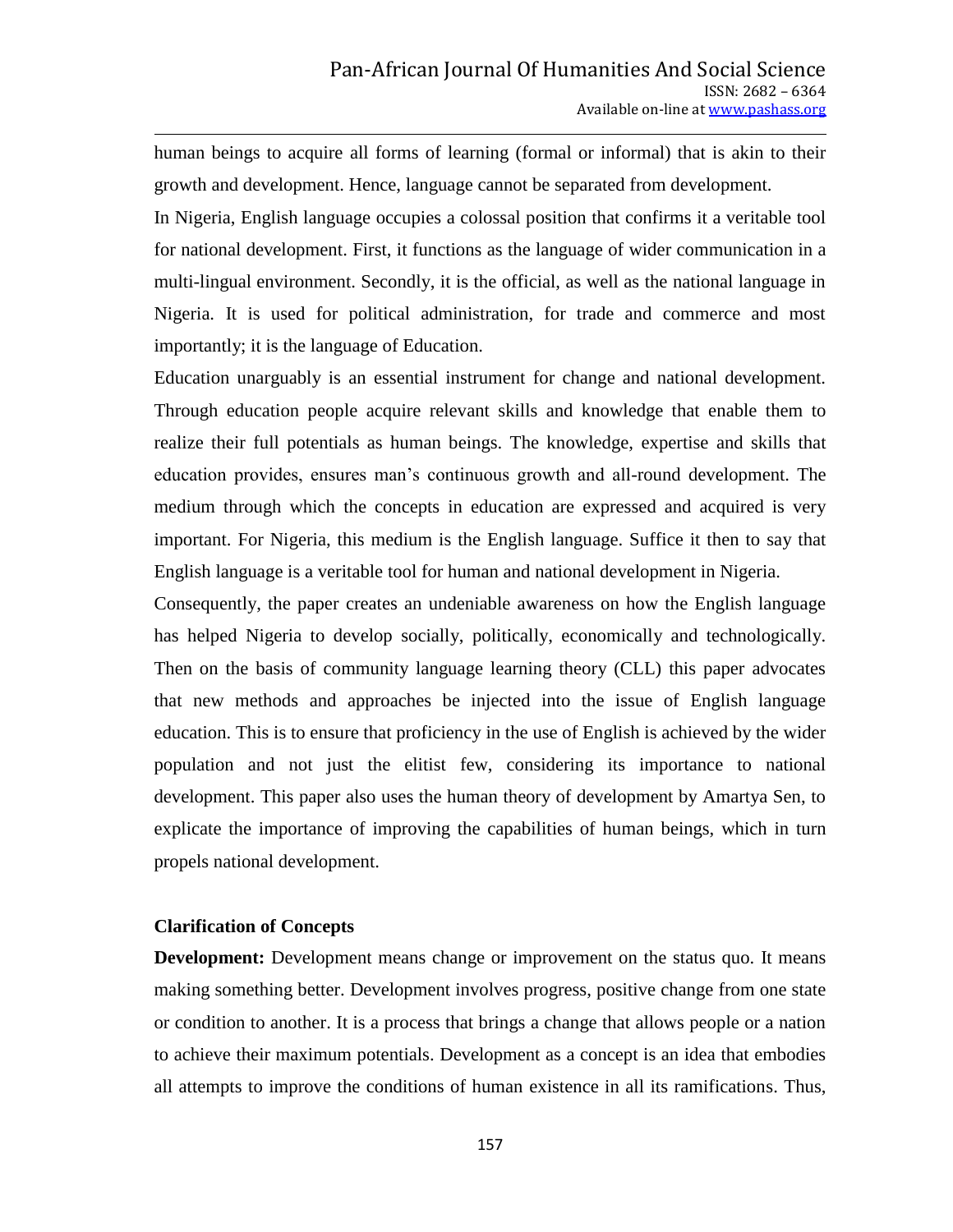development has many dimensions such as economic, human, environmental, social, political and so on. Tadro (1981.56), defines development as "a multidimensional process involving the re-organization and re-orientation of the entire economic and social process". In fact, the concept of development implies growth and expansion.

**Human Development**: This has to do with conditions that allow individuals to improve their capabilities and achieve their maximum potentials as human beings. Human development focuses on people rather than the economy in which human beings live. It is a process by which individuals acquire skills and knowledge that will transform their lives and make them better people, able to solve their problems, live a better life and contribute meaningfully to the society where they live. The United Nations Development Programme (UNDP) in Human Development Report (HDR, 2015) defines human development as "ability to lead long and healthy lives, to be knowledgeable, to have access to resources needed for a decent standard of living and to be able to participate in the life of the community" (n.p web).

**National Development:**This cuts across all facets of the society. Lawal and Abey (2011), aver that national development has to do with increase, upgrade in the living standard of the citizenry, national economy, structure of the legal system, infrastructure and so on. It is the ability of a country to provide an all round and balanced qualitative life for her citizenry. Unfortunately the focus has been on economic growth, without achieving the needed and expected balance. National development does not involve economic development alone, it also involves equitable distribution of national wealth, provision of health care, education, housing and other essential services; all with the view to improving the individual and collective quality of life.

**Economic Development:** This refers to the pace at which the economy of a nation is able to convert the natural resources (in forms of raw materials and energy) into products and services that are useful to humans. This could be expressed in terms of:

• The total natural resources and energy consumed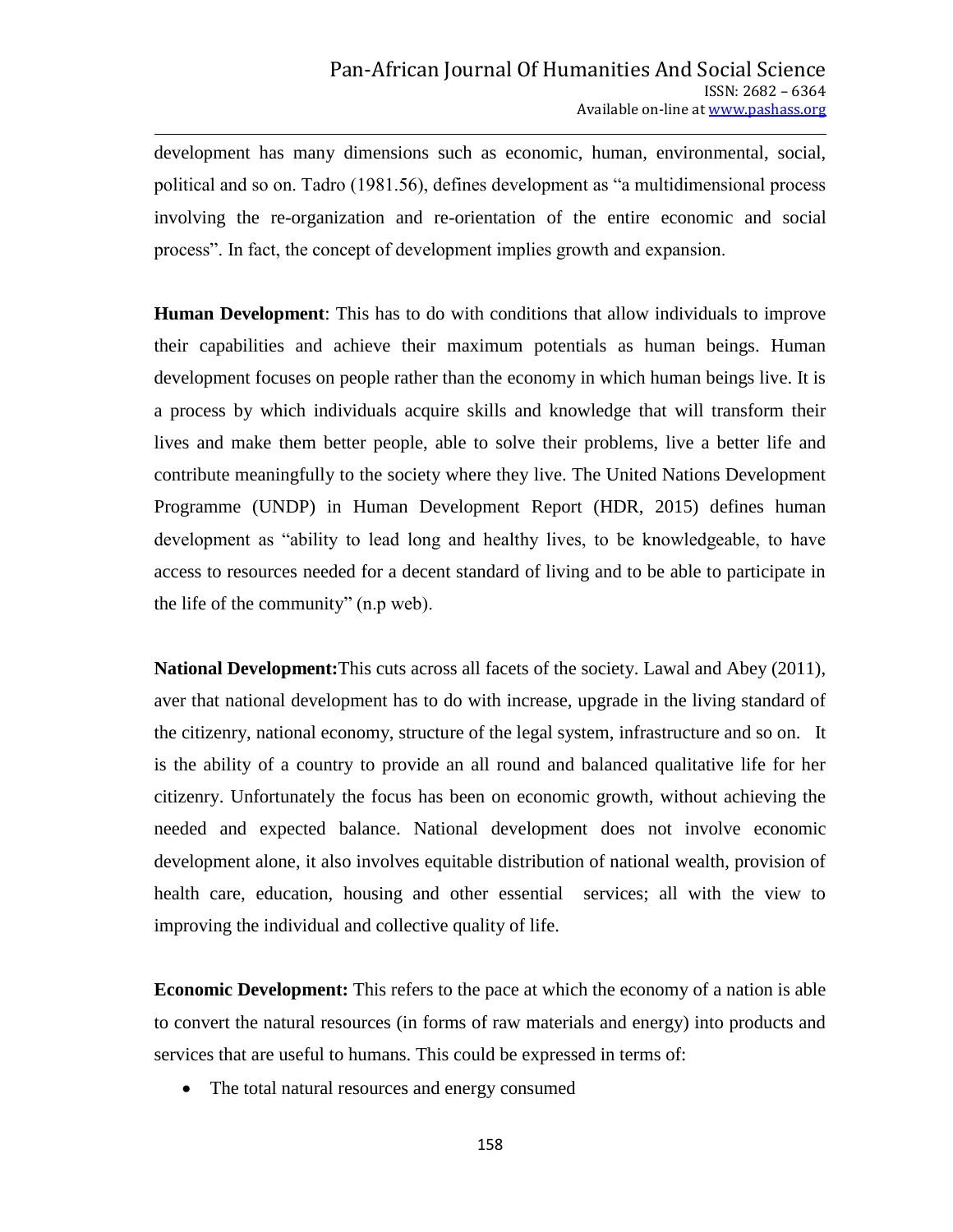- The total products and services created and
- The total pollution generated

The value of products and services created by the economy of a given nation in one year is measured by dividing it with the number of people in that country. This is then referred to as Gross Domestic Product Per Capita (GDP). The net yearly income from foreign investment is referred to as (GNP) Gross National Product. These are widely acclaimed indices for measuring a nation"s economic growth. Conventionally, a common assumption has been that, if an economy generates more products and services, then humans will enjoy a higher standard of living. This is not necessarily so. Going by the Human Development Index (HDI), a country that has a high number of poor people cannot be said to be developed no matter the increase recorded in her GDP or GNP.

Seers (1969), suggests that (national) development occurs when a country experiences a reduction or elimination of poverty, inequality and unemployment. Similarly, the World Development Report (WDR 1991) states that :

> the challenge of (national) development… Is to improve the quality of life…better education, higher standards of health and nutrition, less poverty, a cleaner environment, more equality of opportunity, greater individual freedom and a richer cultural life. Emphasis added (web)

### **English Language Education**

English language education seeks to develop learners" proficiency in the use of English in a variety of contexts: for work, study, leisure and social interaction. It seeks to provide them with opportunities to extend their knowledge and experience of other cultures through the English medium. It also provides learners the opportunity for personal and intellectual development.

For Orell Digital Language Lab, the general aim of teaching English in schools is to develop various abilities among the students such as: to understand what is heard, to understand what is read, to express ideas in speech correctly and to express them in writing as well. Once a student is able to excel in these abilities it is assumed that he or she will be able to communicate both effectively and efficiently.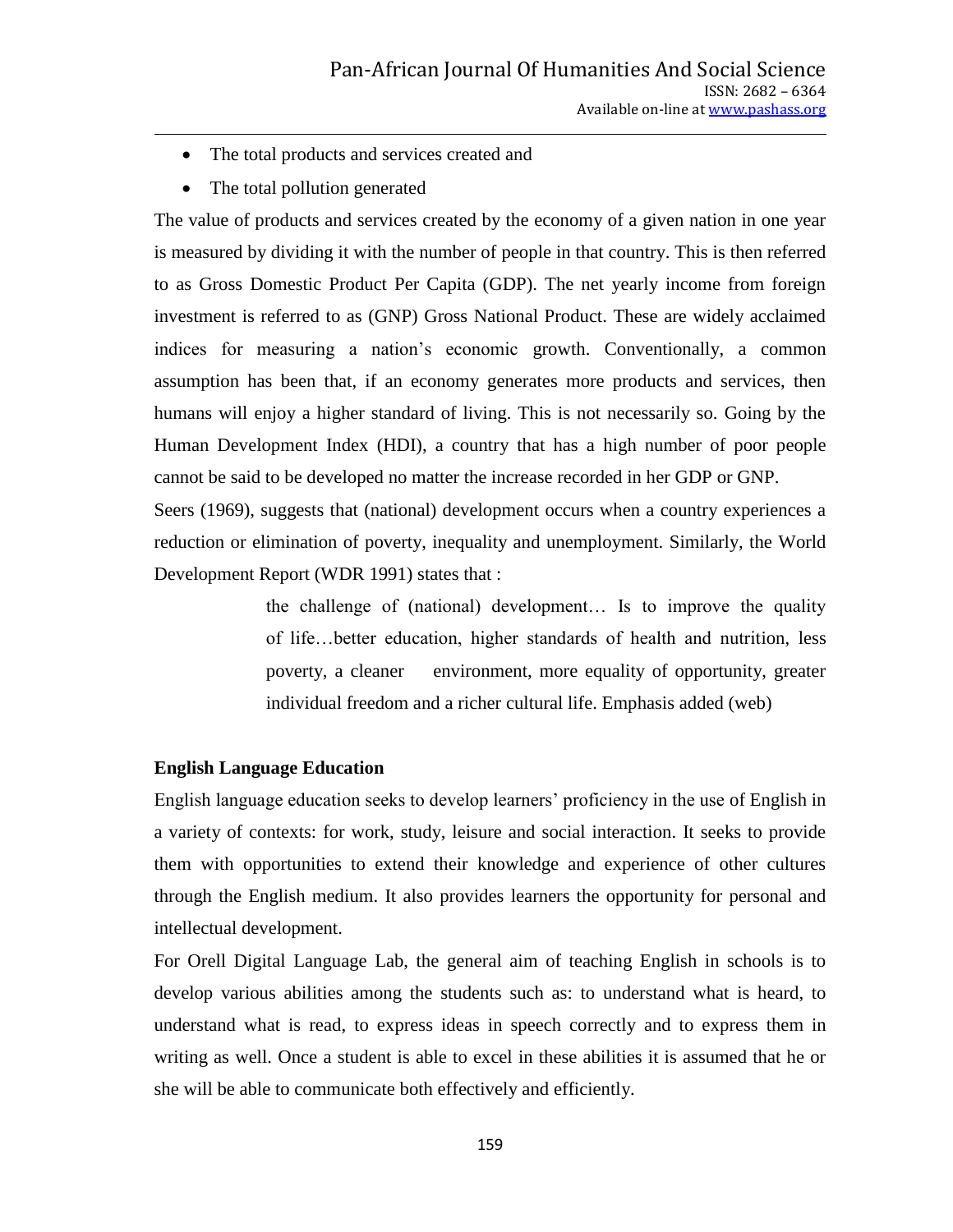Schools are encouraged to continue with the good practices that they have developed which are in line with the recommended curriculum developments. More importantly, they are encouraged to enhance learners" experiences by providing a language-rich environment through:

- providing greater opportunities for learners to use English for purposeful communication both inside and outside the classroom;
- Ō making use of learner-centred instruction to encourage learner independence;
- Θ making greater use of literary or imaginative texts to develop critical thinking and encourage free expression and creativity; and
- promoting language development strategies, values and attitudes that are conducive to effective, independent and lifelong learning.

### **Theoretical Framework**

This paper is hinged on two theories. First, on Amartya Sen"s "A more Human Theory of Development' and secondly, on Charles Curran's Theory of Community Language Learning. In Sen"s book*, Development as Freedom,* written in 1999, he makes it abundantly clear that human development is about the expansion of citizens" capabilities. For Sen. Freedom means increasing citizens' access and opportunities to the things they have reason to value. He challenges the mainstream concept of measuring development by economic growth. According to him, poverty, unfulfilled basic needs (like food, shelter & clothing), occurrence of famines, violation of political freedoms and the neglect of the agency of women remain with us today despite "unprecedented opulence".

Sen, focuses on human capabilities, that is on what people can do and be. It is these capabilities rather than the income or goods that they receive, that determine their well being. It is his ideas that led to the construction of the Human Development Index (HDI) which include: poverty reduction, access to education, increase in life expectancy and women empowerment. Today as never before, the rights of the poor are taken into consideration as those of the rich.

This theory is suitable for this paper because of the apparent fact that human resource is one of the most important catalysts in a nation"s development. In fact it is a major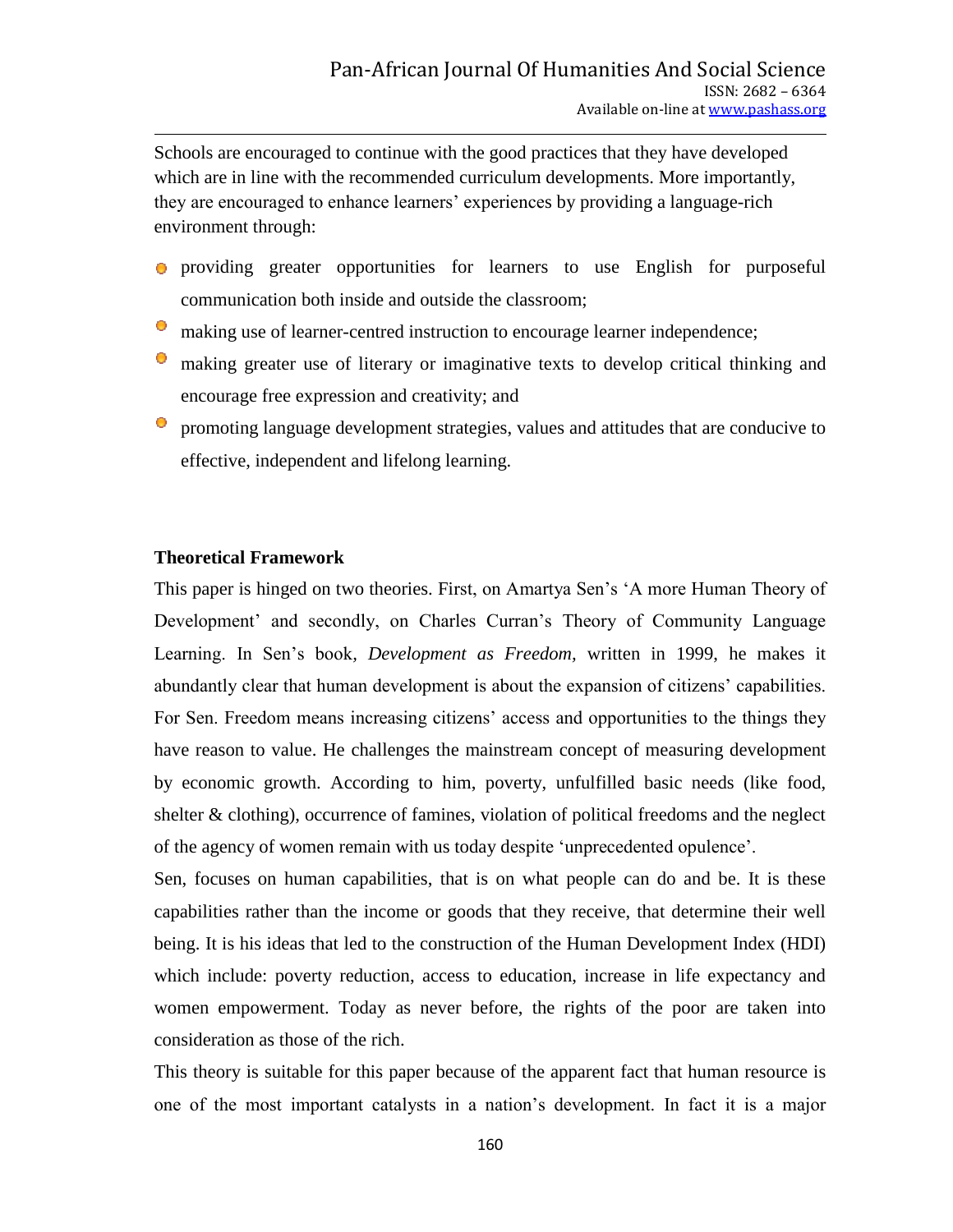propeller for development. Let an environment be created in which all citizens are opportuned to improve and expand their individual capabilities and see how it rubs off on both the economy and national development in return.

This paper also draws on the theory of community language learning (CLL) developed by Charles Curran in 1972. CLL was inspired by Carl Roger's view of Education; that all living creatures are motivated to live up to their potentials, but human beings are often impeded by their environment and personal problems. Once the impediments are eliminated, the individual can develop his full potentials. Community language learning is a language teaching approach based on counseling techniques. Here the hierarchical student-teacher relationship is dispensed with and the counselor-client relationship is adopted. The idea is to eliminate any sense of challenge or risk-taking from the emotionally delicate client, which theoretically would loosen him or her to learn a second language without difficulty. In other words, it is an approach that alleviates anxiety and threat and other personal problems a person encounters in learning a second language.

This theory is also relevant on the issue of English language education considering the importance of English language to the nation"s quest for development. If the aim is for English to be used by the wider population as this paper suggests, then this approach would be suitable for teaching the citizens in both formal and non-formal settings. Once their impediments are removed, Nigerians would learn English with ease. This would enable them develop their full potentials both as individuals and as members of the society.

### **Education and National Development**

Education is defined as "the act of imparting or acquiring general knowledge, developing the powers of reasoning and judgments, and generally preparing oneself and others for mature life" (dictionary reference). Again Inko-Taria, cited in Njoku 2017, defines education as "a process of developing a person in all aspects of life, to be able to function properly as an individual and be useful to society" (p. 215). From the above definitions we can see that education is life-long process which enables the continuous development of a person"s capabilities as an individual and as a member of society.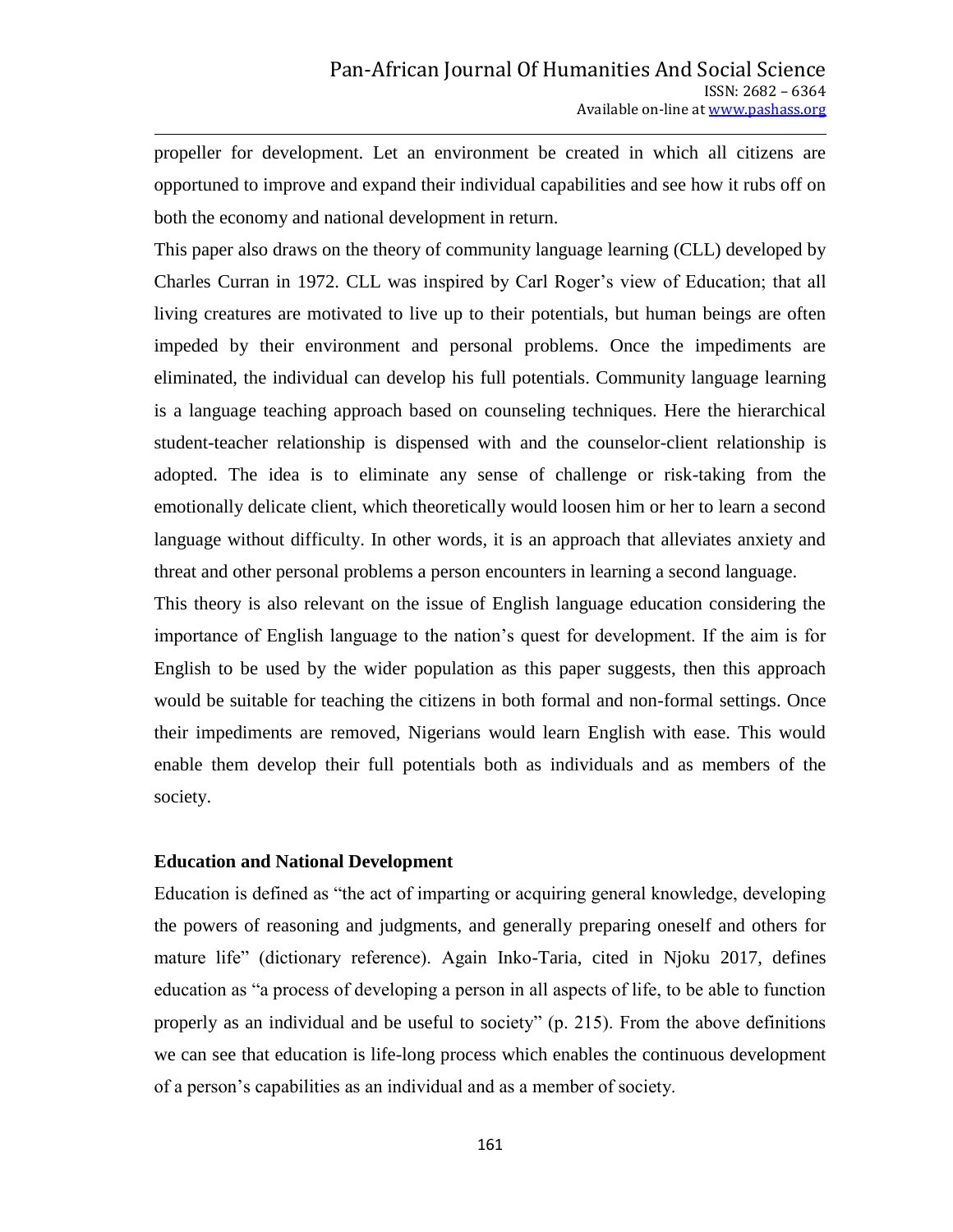Education can be formal, informal and non-formal. Formal education is the one acquired within the walls of a school. Informal education is picked up within the environment where one lives, while non-formal education refers to organized, systematic educational activity carried out outside the framework of the formal system that is the school. The non-formal system provides selected types of learning to particular sub-groups in the society such as adults, women and children who are not opportune to have formal education.

At the different levels in both formal and non-formal education, students are equipped with life-long knowledge and skills that would enable them to realize their full potentials as human beings. They are taught numeracy and literacy skills, scientific, technological and entrepreneurial skills that would enable them to become employable in the world of work or become self reliant. Education also makes them to develop reasoning ability, critical thinking, autonomy, creativity and ability to make value judgments. Through education people acquire relevant skills that promote development efforts.

The economic and social advantages of education cannot be over emphasized. They include: faster growth of (GNP) Gross National Production, higher family income, higher productivity, a more skilled labour force, better wage employment, self employment and so on. Good quality education enables people to transform their lives and the society in which they live. Education raises income levels and improves standard of living.

Eyisi asserts that good education is the key to modernization and development. Njoku and Izuagba concur to this by stating that it is only through education and civilization that man can achieve growth and development for himself and his community. The quality of education in a country underpins the growth of individual and national wealth and helps to drive economic development. For each government, education is a long term investment, but a citizen's individual ambition is a prime factor. Euromonitor report on Nigeria indicates that individuals regard education as the best way to escape poverty. So, many Nigerians aspire to be educated, hence we have educated professionals in various fields of human activity. Through education, Nigeria has been provided with a vibrant work force that can compete effectively anywhere in the world.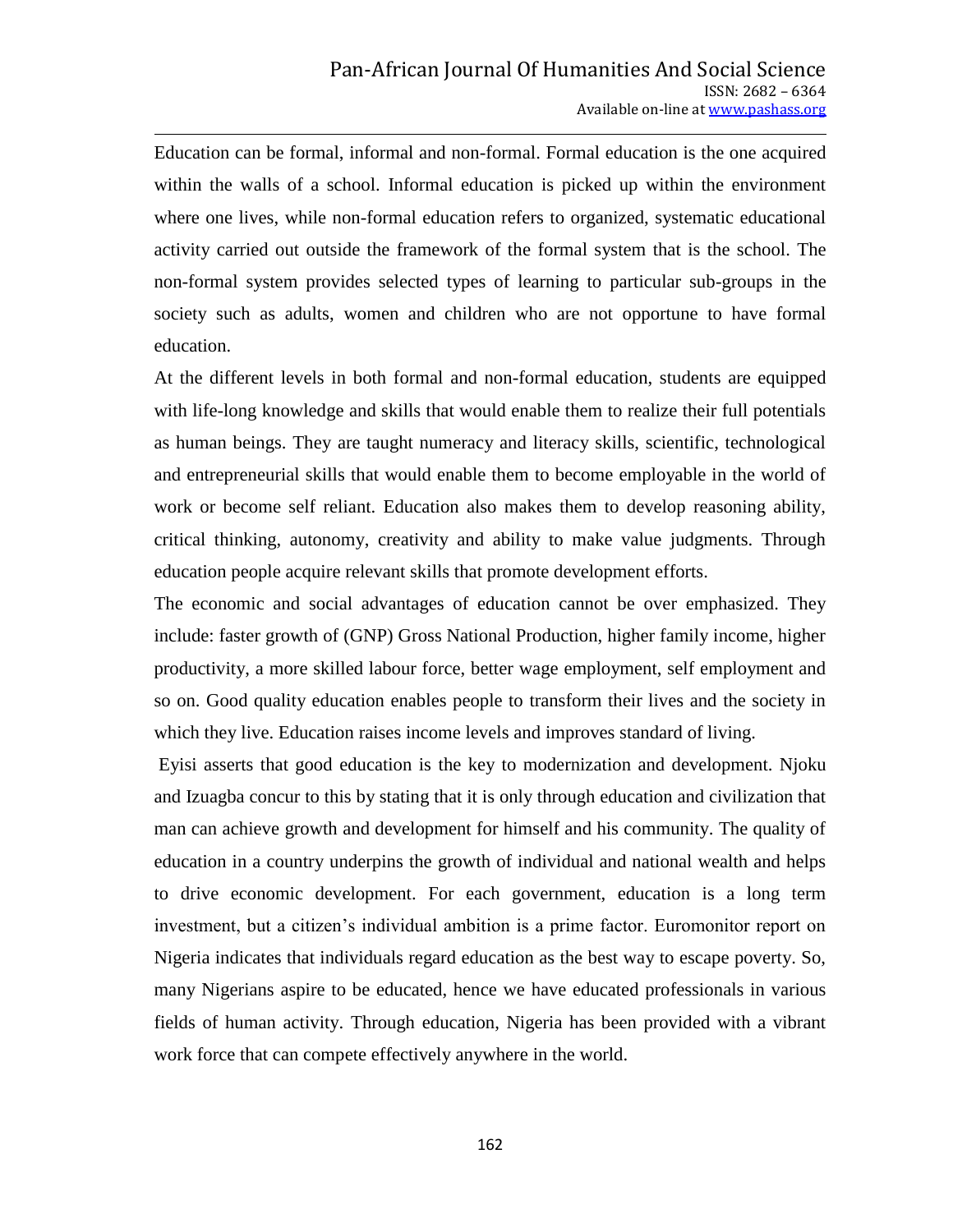The issue of education cannot be discussed successfully without the language which serves as the medium of instruction. The skills and knowledge which education provides for human development will not be possible without the language through which the concepts are expressed. This is where English language comes in, because in Nigeira, English is the language of education. Since we cannot talk about education without the language through which the learning experiences are relayed, and English being the language of education in Nigeria, one can therefore state categorically that English language is a primary tool for national development in Nigeria.

### **English Language and National Development**

Having identified education as a major tool in human development earlier, it is essential to note that the language through which education is acquired is also of utmost importance. As shown in the last section, English is the language of education in Nigeria. Every form of education is expressed and acquired through language. It is through English language that formal education is acquired in Nigeria. In other words it is through English language that the skills and knowledge needed for human development is acquired. Therefore, by extension, English language is a primary instrument for human development in Nigerian.

The benefits of education (acquired via English language) are enormous; they include: Improved social relations

- Better job opportunities
- Higher family income
- Higher productivity
- Access to better health facility
- Improved standard of living
- Ability to participate in the life of the community

Besides these benefits, English language has conferred on Nigerians other privileges that bear on human development as well as national development, both on the home front and on the global scene. On the home front, English language is essentially regarded as a unifying factor. It has allowed Nigerians to co-exist peacefully even in their diversity. It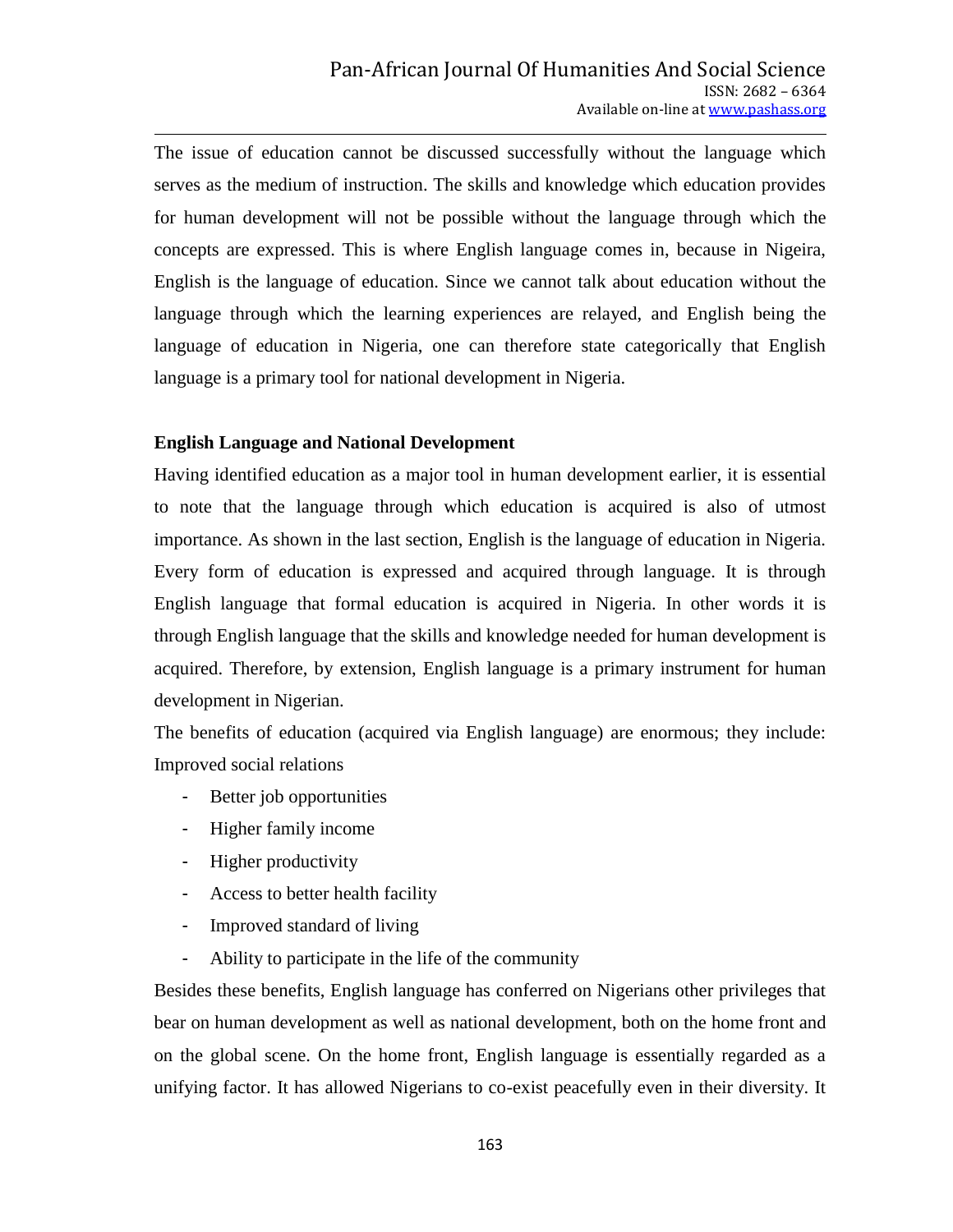is this peaceful co-existence that engenders development either on individual or national basis.

Considering the multilingual nature of the country, the communication crises that would have occurred among people from different linguistic background is bridged by the use of English. It is possible for Nigerians irrespective of their ethnic backgrounds, to study or work in any part of the country. The same goes for teachers/workers who could also choose to teach/work in any part of the country without fear of language barrier.

English language has advanced Nigerians economically. Locally, people engage in trading and other business activities to increase their economic power and improve their standard of living. This has been successful because of the use of English. Globally, people engage in international businesses facilitated by the use of English. Again, the status of English as a second language in Nigeria has attracted foreign investment. According to Euromonitor, the Foreign Direct Investment (FDI) inflows from the English speaking countries such as USA and UK are typically high in the

countries that use English as their  $2<sup>nd</sup>$  language. Thus, Nigeria has benefitted in this regard because of their use of English. Examples of such foreign investors are; Mobil, Shell, Nexen in the oil and gas sector. Other sectors that are boosting the nation`s economy are – information technology (IT) services, banking and telecommunications. As stated in the Euromonitor:

Companies such as MTN communication and Microsoft have found that both Nigeria and Pakistan offer a more attractive business environment than many other countries as a result of these countries higher levels of English proficiency among other factors (8).

This confirms the fact that improved English language skills help to attract more foreign investments. These investments in turn create more job and career opportunities for Nigeria

Euromonitor report also confirms that Nigerians believe that learning English in particular offers great opportunity for career advancement and higher pay. In affirmation to this statement, Olofin opines, "Before any Nigerian can occupy any position of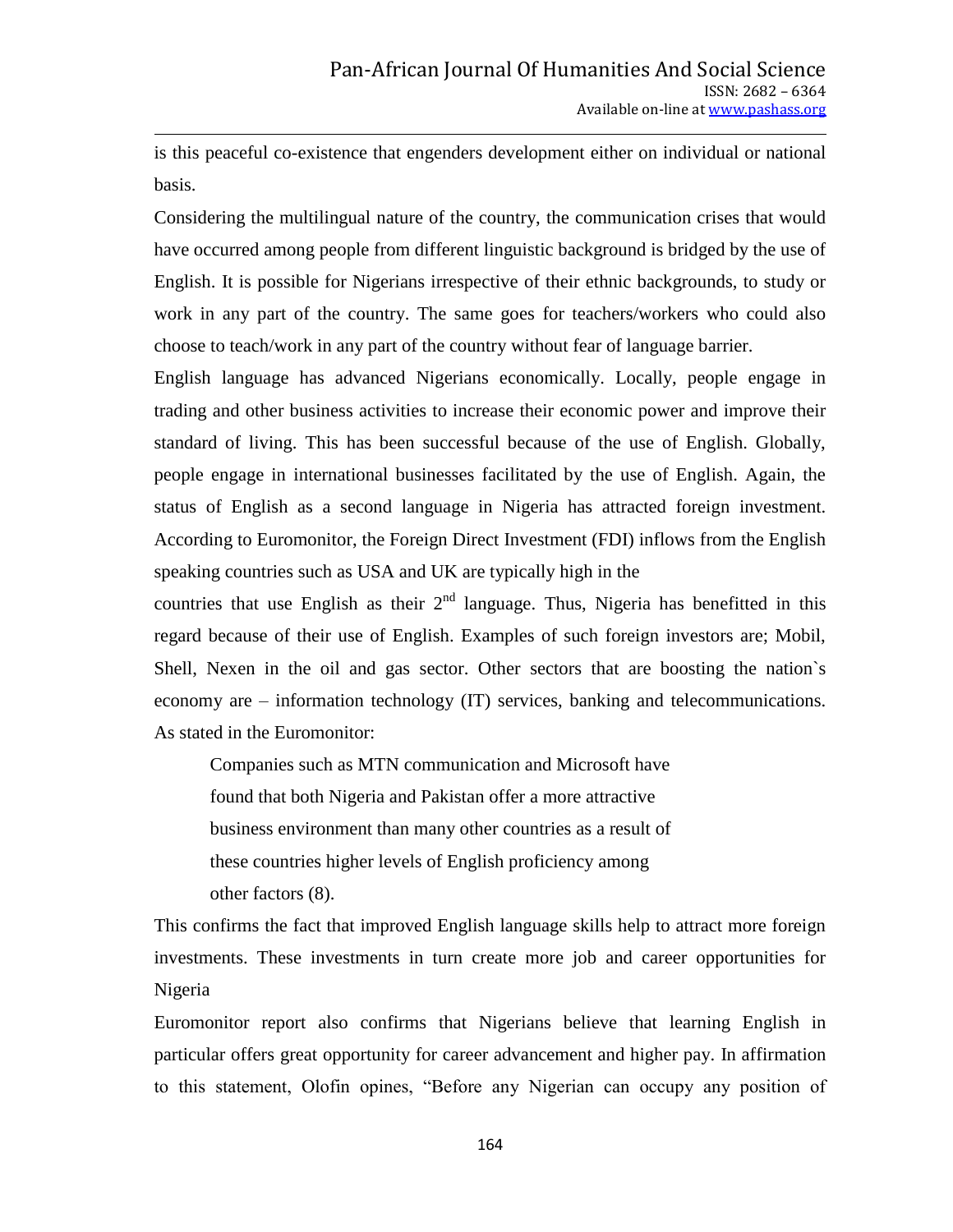eminence today, he must be 'English compliant' ". He further avers that promotions and ability to advance one"s career through national and international communication is tied to one"s education and particularly to one"s ability to speak good English (137). This is in line with Osuafor's assertion that "people who could speak and write English had more chances of being employed than those who could not" (23).

English language provides a link to the global world. Being a major language of communication in the global world, it offers the people of this nation the benefit of participating in global affairs. Access to adequate information is gained on a global level. English language has also assisted technological development in Nigeria. Ike avers that English language is the window to the world of science and technology. It is the language used in space science and computing technology. There is easy knowledge transfer now in quantities and at speed unimaginable in the past. There is digital communication of massive data bases via the internet, smart phones, fax machines, television, print media and so on. One can easily connect to databases anywhere in the world from the comfort of our rooms. Although some innovations to technology have negative effects, their advantages far outweigh the disadvantages. Most organizations, industries and parastatals have gone digital. It makes administration easy and provides easier method for storing and retrieving information. Nigerians are active participants in this digital world because of their knowledge of English language. They are also able to read and interpret such information or instructions enclosed in scientific literature and put them into use.

Literacy in English language is very important to all round human development in Nigeria. Anyone who wishes to be relevant in the Nigerian polity as well as the global world should learn English by all means. Therefore, a more functional approach should be adopted for the effective teaching and learning of English language in our schools.

### **Conclusion**

Many issues have been raised in this paper some of which are: the communicative role of language, education as an instrument for change and human development, the importance of English as the language of education in Nigeria and the benefits of literacy in English to both human and national development. The paper concludes that the knowledge, skills,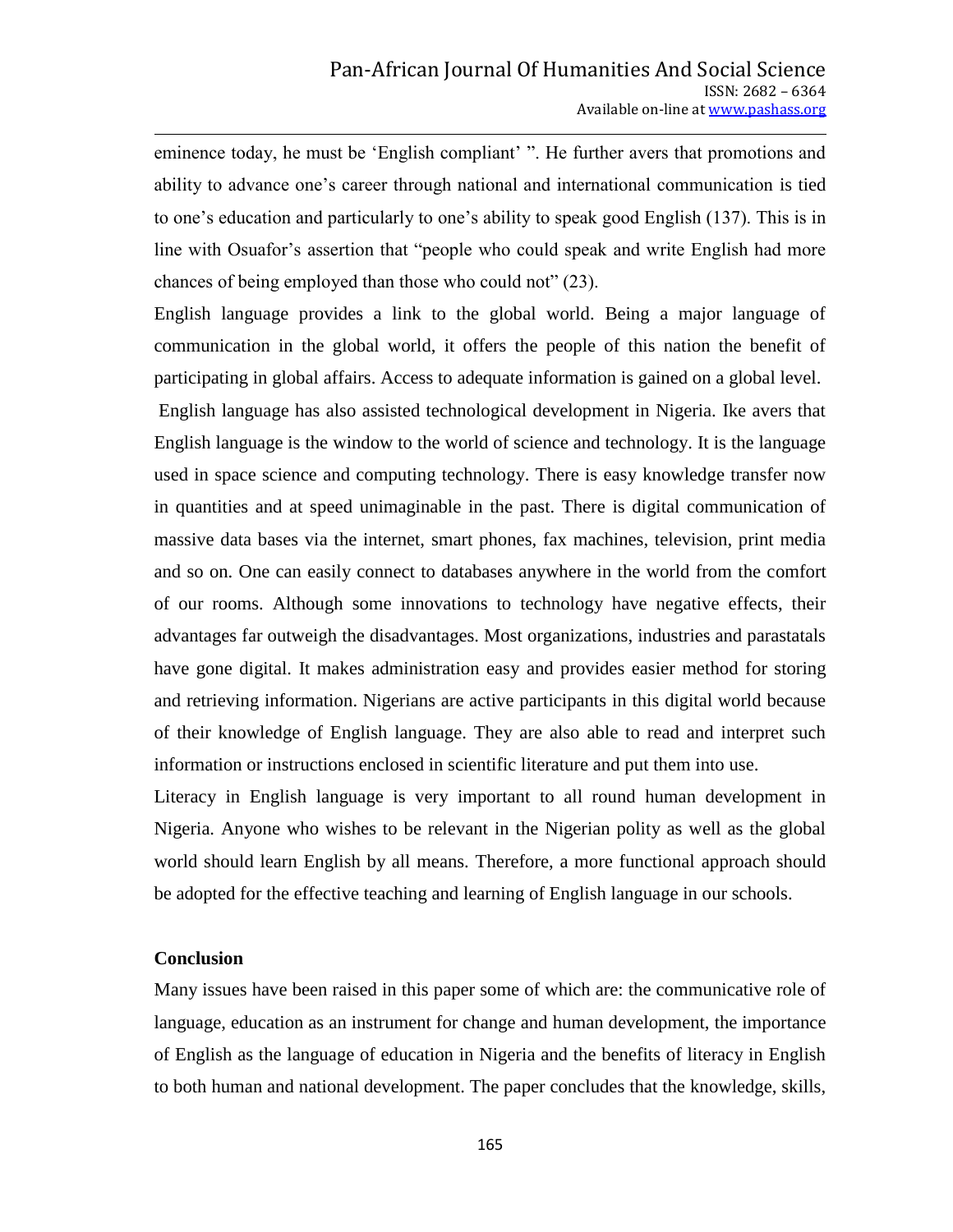and expertise gained through education are only made possible by the language through which they are acquired. Hence English language and education in Nigeria cannot be separated. They both work together to bring about human and national development in Nigeria.

Again, English language has not only advanced Nigerians educationally, it has also advanced them socially, politically, economically, technologically and otherwise. It has conferred a lot of privileges on Nigerians both on the home front and on the global scene. Therefore, efforts should be geared towards injecting innovative and new breakthrough strategies of improving the teaching and learning of English language in Nigeria.